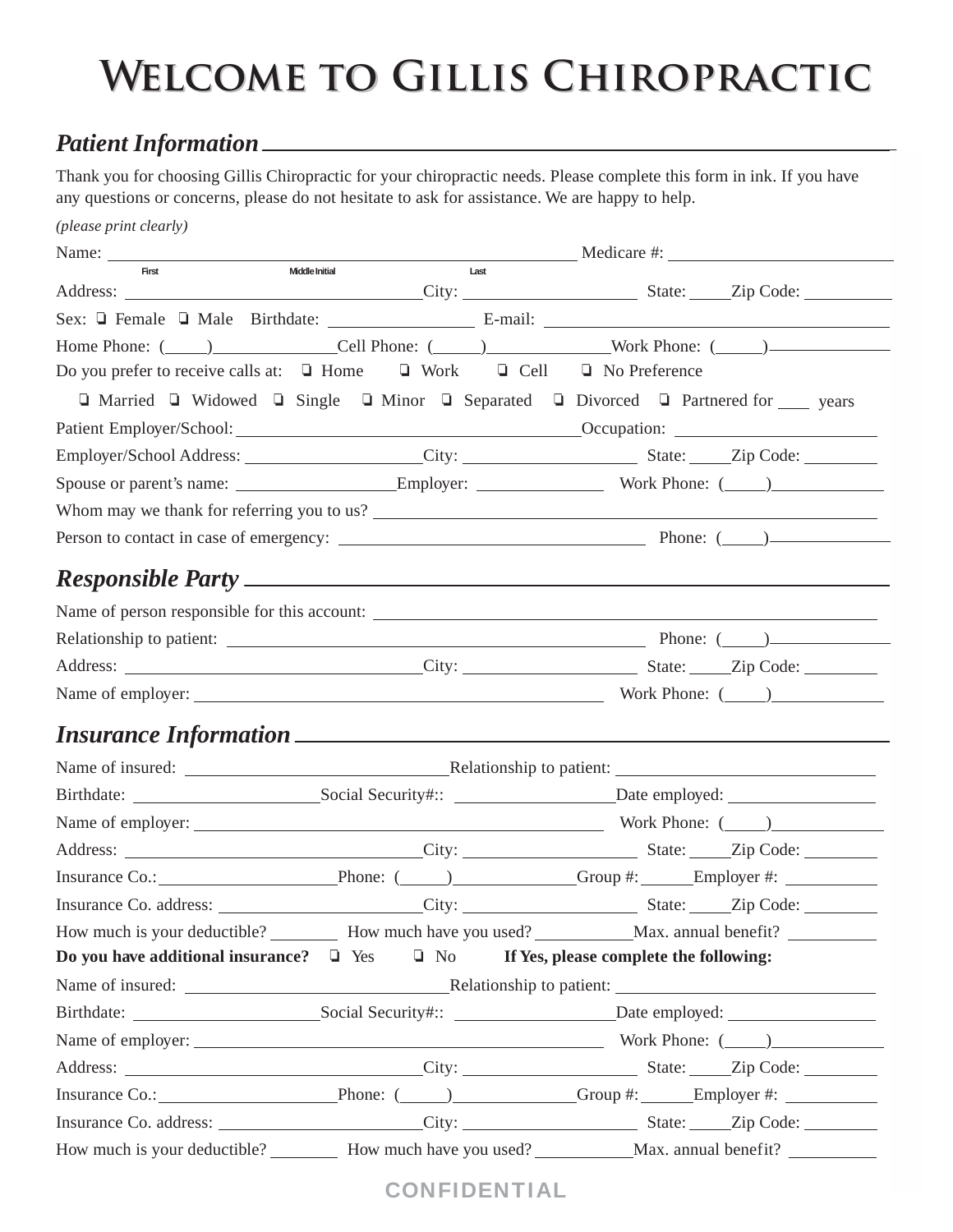#### *Symptoms*

|                                                                                                                                                                                      |  | Reason for visit:<br>When did you first notice the symptoms?                 |  |               |                                                                                             |  |                                  |  |                                 |  |  |
|--------------------------------------------------------------------------------------------------------------------------------------------------------------------------------------|--|------------------------------------------------------------------------------|--|---------------|---------------------------------------------------------------------------------------------|--|----------------------------------|--|---------------------------------|--|--|
|                                                                                                                                                                                      |  |                                                                              |  |               |                                                                                             |  |                                  |  |                                 |  |  |
| Which activities are difficult to perform?                                                                                                                                           |  |                                                                              |  |               | $\Box$ Sitting $\Box$ Standing $\Box$ Walking $\Box$ Bending $\Box$ Lying down $\Box$ Other |  |                                  |  |                                 |  |  |
| Type of pain: $\Box$ Sharp                                                                                                                                                           |  | $\Box$ Dull<br>$\Box$ Burning $\Box$ Tingling                                |  | $\Box$ Cramps | $\Box$ Throbbing $\Box$ Numbness<br>$\Box$ Stiffness                                        |  | $\Box$ Aching<br>$\Box$ Swelling |  | $\Box$ Shooting<br>$\Box$ Other |  |  |
| Rate the severity of your pain. $(1 = \text{mild pain or disconnect}, t_0 10 = \text{severe pain}) \quad 1 \quad 2 \quad 3 \quad 4 \quad 5 \quad 6 \quad 7 \quad 8 \quad 9 \quad 10$ |  |                                                                              |  |               |                                                                                             |  |                                  |  |                                 |  |  |
| Is the pain constant or does it come and go?                                                                                                                                         |  |                                                                              |  |               |                                                                                             |  |                                  |  |                                 |  |  |
| What treatment have you received for your condition?                                                                                                                                 |  |                                                                              |  |               |                                                                                             |  |                                  |  |                                 |  |  |
| $\Box$ Medication                                                                                                                                                                    |  | $\Box$ Surgery $\Box$ Physical Therapy                                       |  | u.            | Other                                                                                       |  |                                  |  |                                 |  |  |
|                                                                                                                                                                                      |  | Name and address of other doctor(s) who have treated you for your condition: |  |               |                                                                                             |  |                                  |  |                                 |  |  |

Indicate on the drawings below where you have pain/symptoms:



*Health History Check only those conditions which are applicable:* 

❏ AIDS/HIV ❏ Cataracts ❏ Hepatitis ❏ Osteoporosis ❏ Suicide Attempt ❏ Alcoholism ❏ Chemical Dependency ❏ Hernia ❏ Pacemaker ❏ Thyroid Problems ❏ Allergy Shots ❏ Chicken Pox ❏ Herniated Disc ❏ Parkinson's Disease ❏ Tonsillitis ❏ Anemia ❏ Depression ❏ Herpes ❏ Pinched Nerve ❏ Tuberculosis ❏ Anorexia ❏ Diabetes ❏ High Cholesterol ❏ Pneumonia ❏ Tumors, Growths ❏ Appendicitis ❏ Emphysema ❏ Kidney Disease ❏ Polio ❏ Typhoid Fever ❏ Arthritis ❏ Epilepsy ❏ Liver Disease ❏ Prostrate Problems ❏ Ulcers ❏ Asthma ❏ Fractures ❏ Measles ❏ Prosthesis ❏ Vaginal Infections ❏ Bleeding Disorders ❏ Glaucoma ❏ Migraine Headaches ❏ Psychiatric Care ❏ Venereal Disease ❏ Breast Lump ❏ Goiter ❏ Miscarriage ❏ Rheumatoid Arthritis ❏ Whooping Cough ❏ Bronchitis ❏ Gonorrhea ❏ Mononucleosis ❏ Rheumatic Fever ❏ Other ❏ Bulimia ❏ Gout ❏ Multiple Sclerosis ❏ Scarlet Fever ❏ Cancer ❏ Heart Disease ❏ Mumps ❏ Stroke Dates of last exams: (Woman) Are you pregnant? ❏ Yes ❏No Nursing? ❏Yes ❏No Taking Birth Control Pills? ❏Yes ❏No

List any types of surgeries which you have had and the dates which they occurred:

Please list all medications you are currently taking:

Allergies:

### CONFIDENTIAL